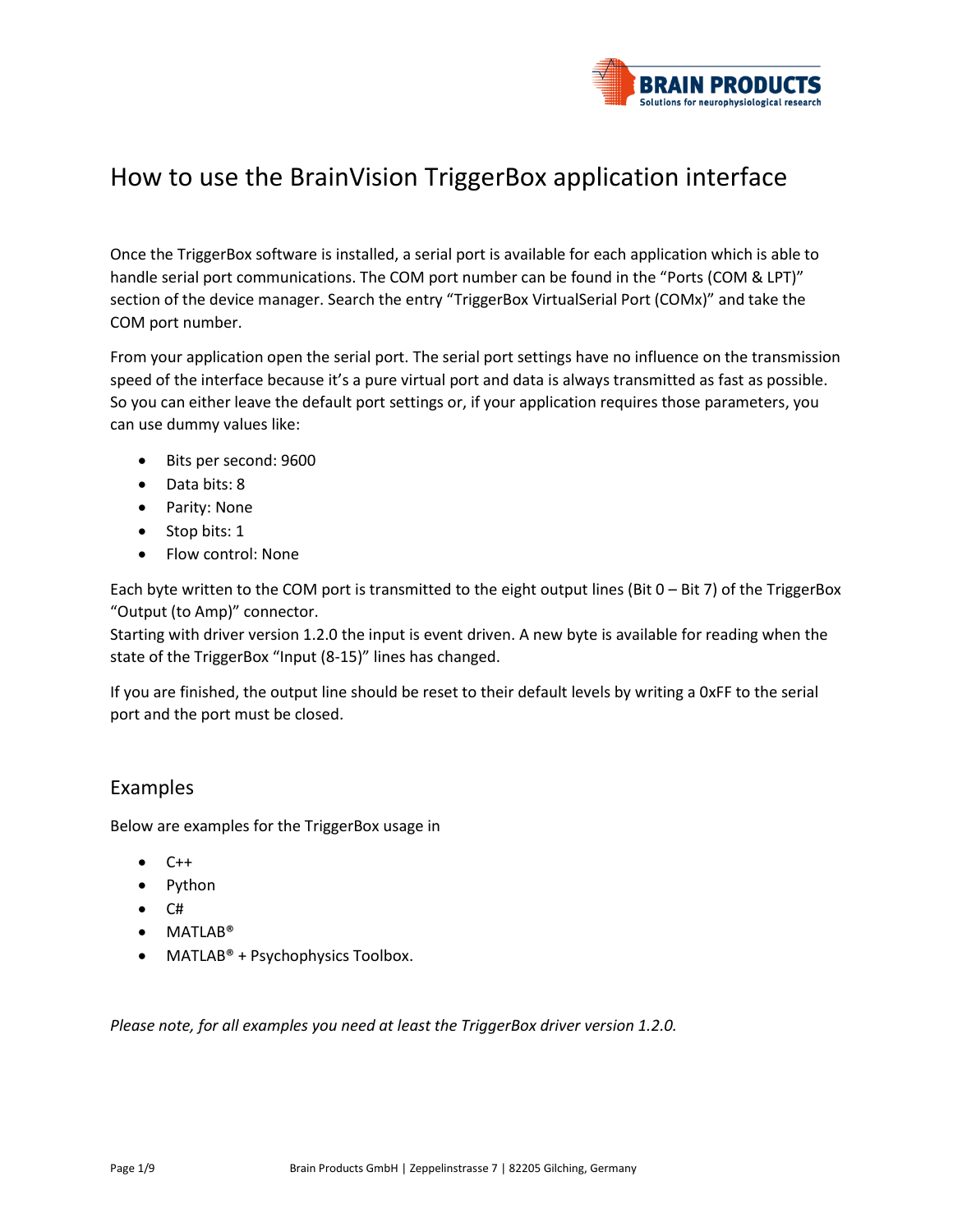## C++ Example

#include "stdafx.h" #include <windows.h> #include <iostream>

{



```
HANDLE hPort;
BOOL Terminate = FALSE;
// The serial port read thread
ULONG RxThread(void *arg)
   BYTE buffer[10000];
   DWORD bytesRead;
   BOOL ok;
   BOOL WaitingOnRead;
   DWORD dwRes;
   try
   {
      OVERLAPPED ovFile = \{ 0 \};
      ovFile.hEvent = CreateEvent(0, true, 0, 0);
      OVERLAPPED ov = { 0 };
      DWORD dwEventMask;
      ov.hEvent = CreateEvent(0, true, 0, 0);
      ok = SetCommMask(hPort, EV_RXCHAR);
      WaitingOnRead = FALSE;
      while (!Terminate)
      {
         if (!WaitingOnRead)
         {
             WaitCommEvent(hPort, &dwEventMask, &ov);
             dwRes = WaitForSingleObject(ov.hEvent, 20);
             // issue a new read request
             ok = ReadFile(hPort, buffer, sizeof(buffer), &bytesRead, &ovFile);
             if (!ok)
             {
                DWORD lastError = ::GetLastError();
                if (lastError != ERROR_IO_PENDING)
                {
                   std::cout << "error " << lastError << " in read thread" << std::endl;
                   Terminate = true;
                }
                else
                   // read operation delayed
                   WaitingOnRead = TRUE;
             }
             else
             {
                // read completed immediately
                if (bytesRead)
                {
                   for (DWORD b = 0; b < bytesRead; b++)
                       std::cout << (int)buffer[b] << std::endl;
                }
             }
         }
         else
         {
             // delayed read operation
             dwRes = WaitForSingleObject(ovFile.hEvent, 20);
             switch (dwRes)
             {
             case WAIT_OBJECT_0:
                // Read completed.
                if (!GetOverlappedResult(hPort, &ovFile, &bytesRead, FALSE))
```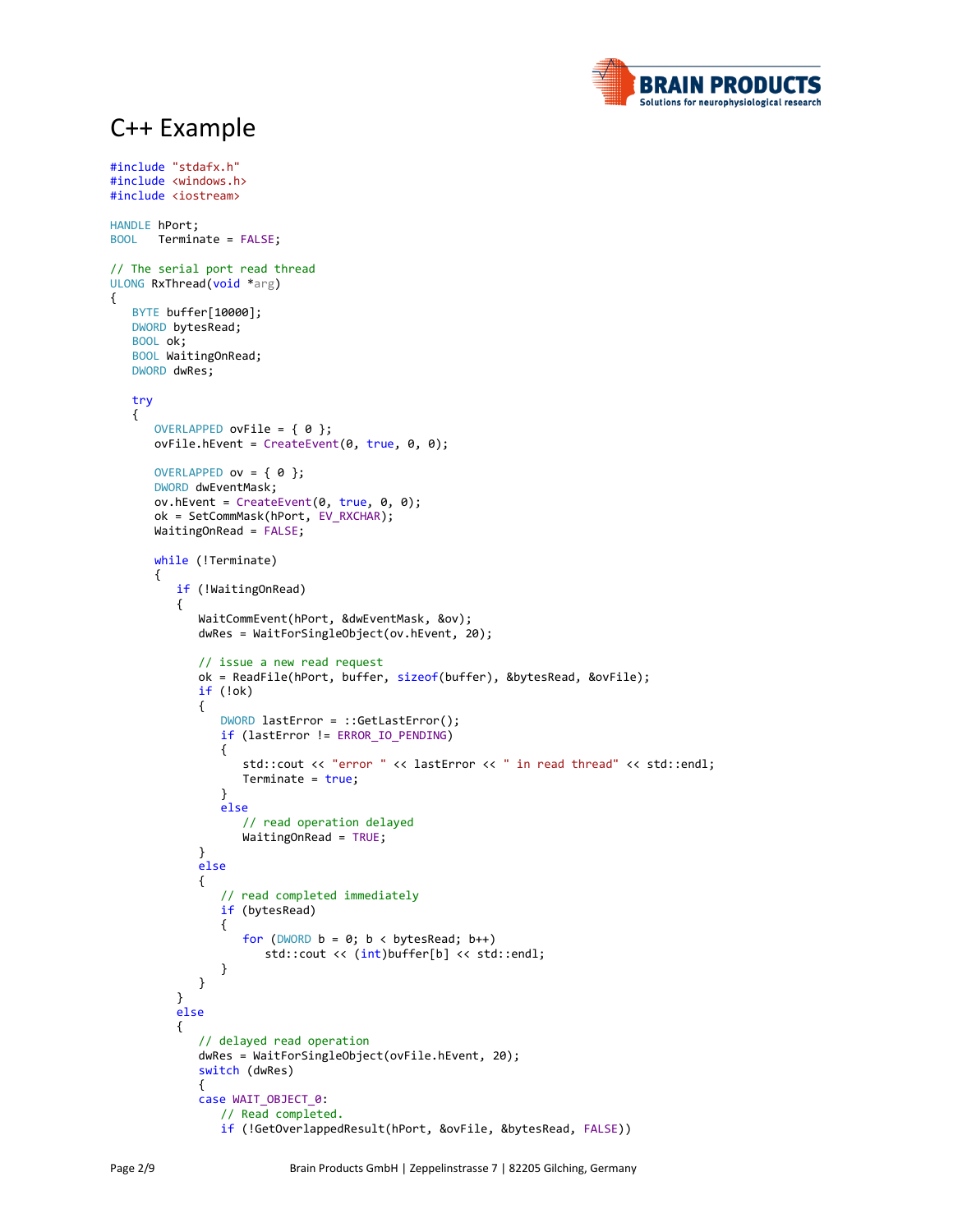

```
{
                   // Error in communications; report it.
                   DWORD lastError = ::GetLastError();
                   std::cout << "error " << lastError << " in read thread" << std::endl;
                   Terminate = true;
                }
                else
                {
                   // Read completed successfully.
                   if (bytesRead)
                   {
                       for (DWORD b = 0; b < bytesRead; b++)
                          std::cout << (int)buffer[b] << std::endl;
                   }
                   // Reset flag so that another opertion can be issued.
                   WaitingOnRead = FALSE;
                }
                break;
             case WAIT_TIMEOUT:
                // Operation isn't complete yet.
                // This is a good time to do some background work.
                break;
             default:
                // Error in the WaitForSingleObject; abort.
                // This indicates a problem with the OVERLAPPED structure's
                // event handle.
                DWORD lastError = ::GetLastError();
                std::cout << "error " << lastError << " in read thread" << std::endl;
                Terminate = true;
                break;
             }
         }
      }
      // clean up
      CloseHandle(ovFile.hEvent);
  }
  catch (...){
      std::cout << "exception in read thread" << std::endl;
  }
  ExitThread(0);
  return(0);
int _tmain(int argc, _TCHAR* argv[])
  BYTE data;
  HANDLE hRcv = 0;DWORD ThreadId = 0;<br>int *ThreadIx = 0*ThreadIx = 0;
  OVERLAPPED ov = \{ 0 \};
  ov.hEvent = CreateEvent(0, true, 0, 0);
  // Open the Windows device manager, 
   // search for the "TriggerBox VirtualSerial Port (COMx)"
   // in "Ports /COM & LPT)" and enter the COM port number as file name.
   // For the usage of serial ports larger than COM9 
   // see https://support.microsoft.com/en-us/kb/115831
  hPort = CreateFile(\_\top("\\\\\\\\COM6"),
      GENERIC_WRITE | GENERIC_READ, 0, NULL, OPEN_EXISTING, FILE_FLAG_OVERLAPPED, NULL);
  if (hPort == INVALID HANDLE VALUE)
  {
      std::cout << "failed to open COM port" << std::endl;
      return -1;
  }
```
}

{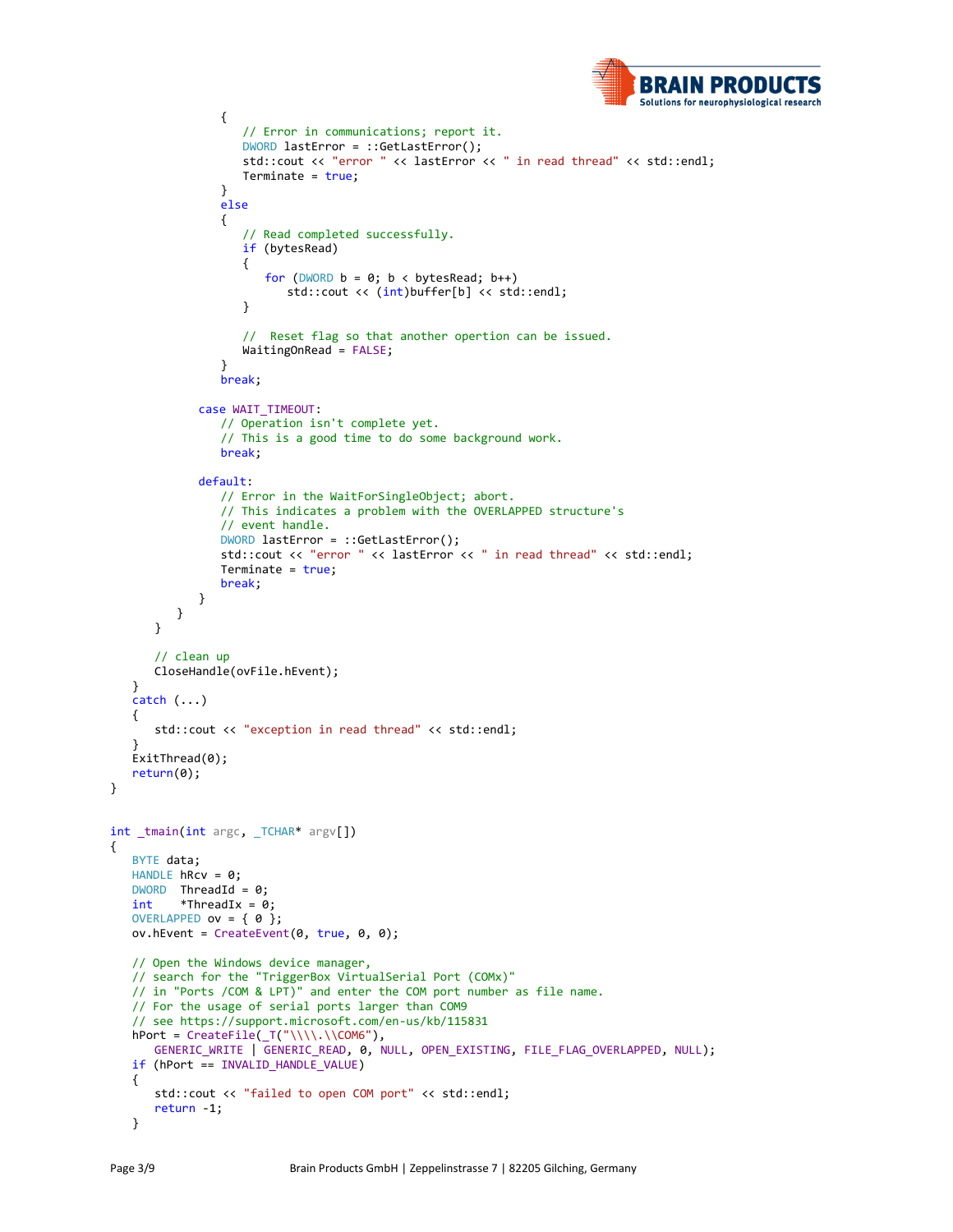

// Create and start the read thread hRcv = CreateThread(0, 0, (LPTHREAD\_START\_ROUTINE)&RxThread, &ThreadIx, (DWORD)NULL, &ThreadId);

// Set the port to an initial state  $data = 0x00;$ WriteFile(hPort, &data, 1, NULL, &ov); WaitForSingleObject(ov.hEvent, 20); Sleep(10);

// Set Bit 0, Pin 2 of the Output(to Amp) connector  $data = 0x01;$ WriteFile(hPort, &data, 1, NULL, &ov); WaitForSingleObject(ov.hEvent, 20); Sleep(10);

// Reset Bit 0, Pin 2 of the Output(to Amp) connector  $data = 0 \times 00;$ WriteFile(hPort, &data, 1, NULL, &ov); WaitForSingleObject(ov.hEvent, 20); Sleep(10);

// Reset the port to its default state  $data = 0xFF;$ WriteFile(hPort, &data, 1, NULL, &ov); WaitForSingleObject(ov.hEvent, 20); Sleep(10);

// Terminate the read thread Terminate = TRUE; WaitForSingleObject(hRcv, (DWORD)2000); CloseHandle(hRcv);

// Close the serial port CloseHandle(hPort);

return 0;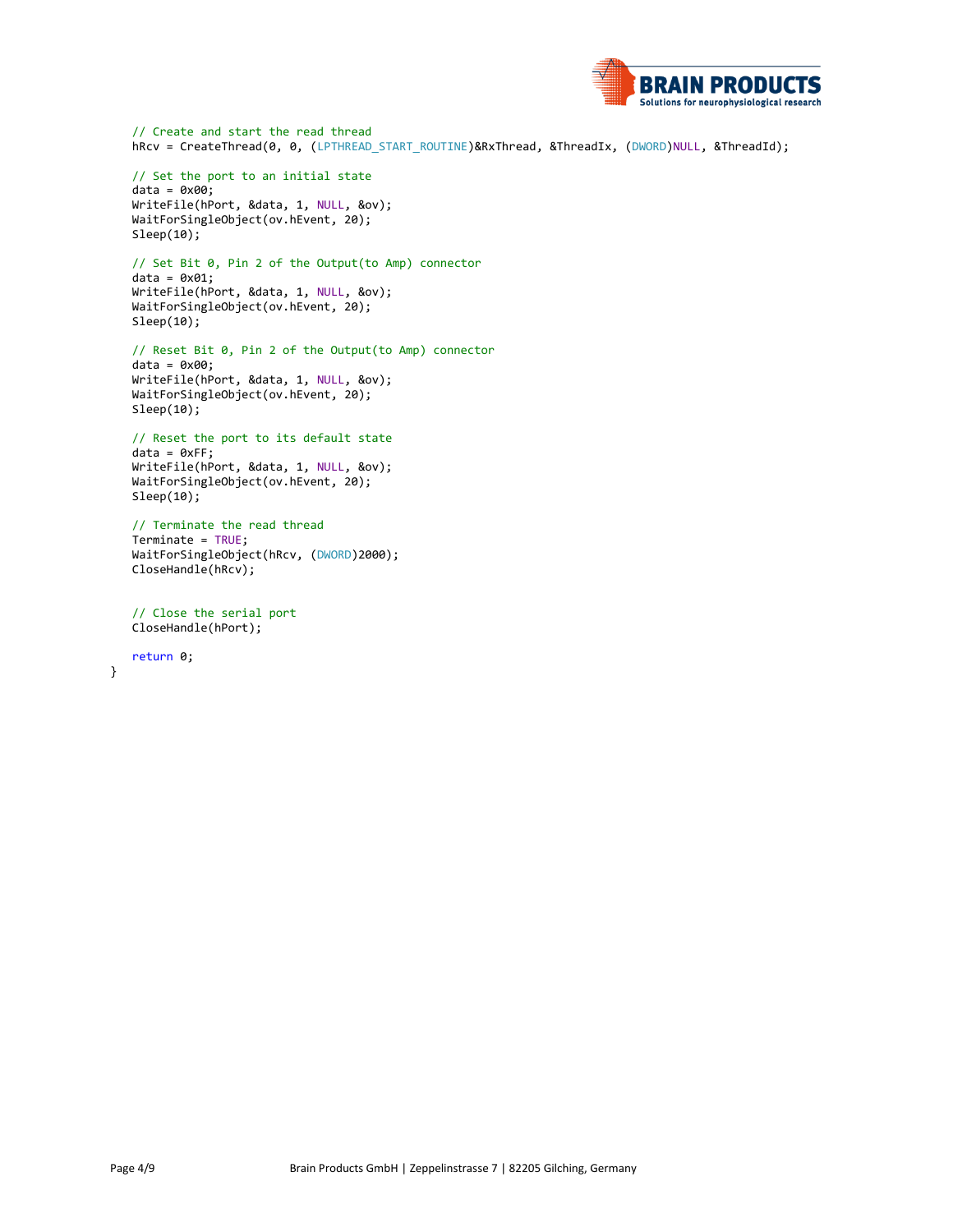

## Python Example

```
import serial
import time
import threading
Connected = True
PulseWidth = 0.01
def ReadThread(port):
     while Connected:
         if port.inWaiting() > 0:
             print ("0x%X"%ord(port.read(1)))
# Open the Windows device manager, search for the "TriggerBox VirtualSerial Port (COM6)"
# in "Ports /COM & LPT)" and enter the COM port number in the constructor.
port = serial.Serial("COM6")
# Start the read thread
thread = threading.Thread(target=ReadThread, args=(port,))
thread.start()
# Set the port to an initial state
port.write([0x00])
time.sleep(PulseWidth)
# Set Bit 0, Pin 2 of the Output(to Amp) connector
port.write([0x01])
time.sleep(PulseWidth)
# Reset Bit 0, Pin 2 of the Output(to Amp) connector
port.write([0x00])
time.sleep(PulseWidth)
# Reset the port to its default state
port.write([0xFF])
time.sleep(PulseWidth)
# Terminate the read thread
Connected = False
thread.join(1.0)
# Close the serial port
port.close()
```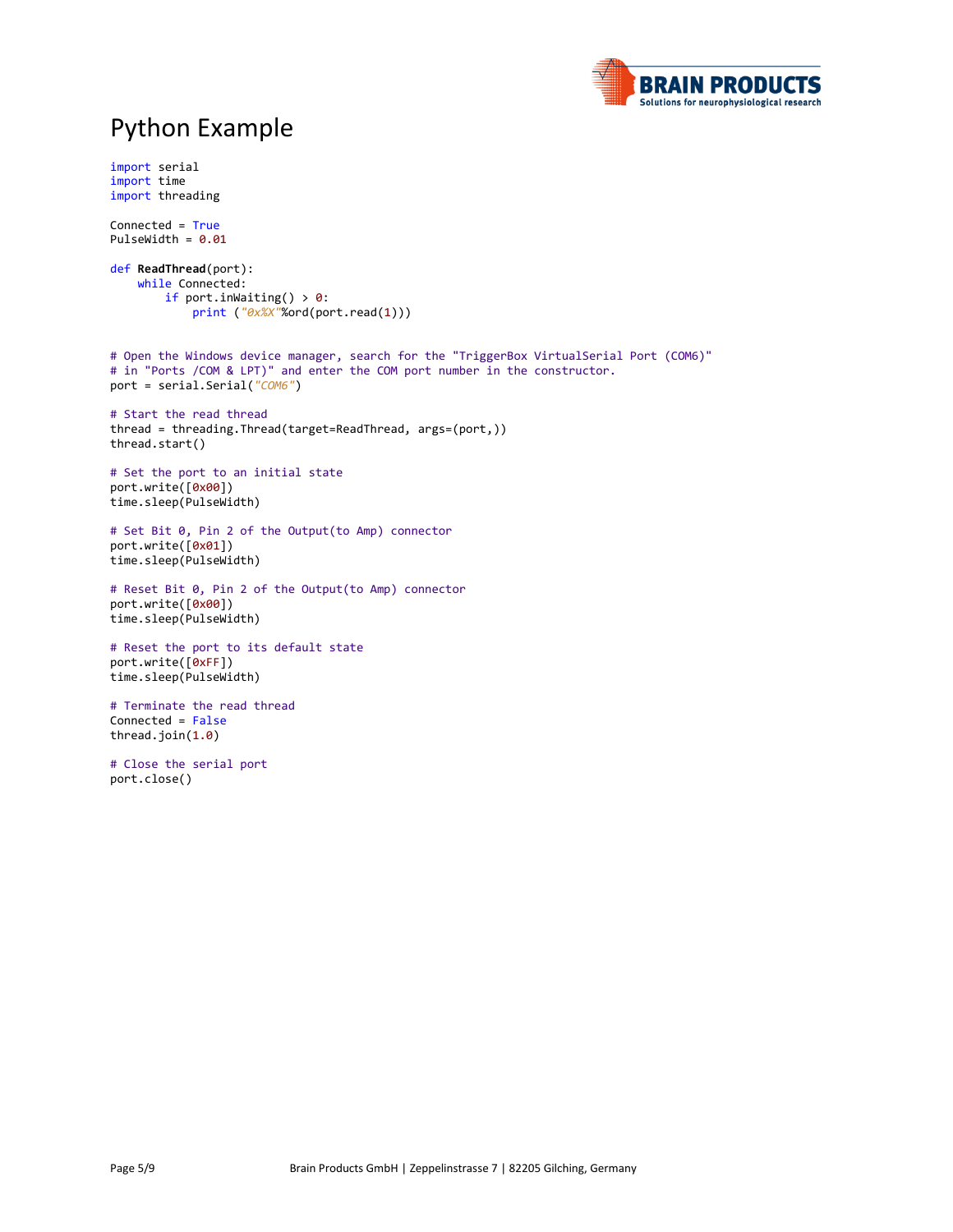## C# Example



```
using System;
using System.Collections.Generic;
using System.IO.Ports;
using System.Linq;
using System.Text;
using System.Threading.Tasks;
using System.Threading;
namespace TriggerBox
{
     class Program
     {
         static void Main(string[] args)
         {
            Byte[] data = \{ (Byte)0 \}; // Open the Windows device manager, search for the "TriggerBox VirtualSerial Port (COMx)"
             // in "Ports /COM & LPT)" and enter the COM port number in the constructor.
             SerialPort TriggerBox = new SerialPort("COM6");
             TriggerBox.Open();
             TriggerBox.ReadTimeout = 5000;
             // Attach the data received event handler
             TriggerBox.DataReceived += TriggerBox_DataReceived;
             // Set the port to an initial state
             data[0] = 0x00;
             TriggerBox.Write(data,0,1);
             Thread.Sleep(10);
             // Set Bit 0, Pin 2 of the Output(to Amp) connector
            data[0] = 0x01; TriggerBox.Write(data, 0, 1);
             Thread.Sleep(10);
             // Reset Bit 0, Pin 2 of the Output(to Amp) connector
            data[0] = 0x00; TriggerBox.Write(data, 0, 1);
             Thread.Sleep(10);
             // Reset the port to its default state
            data[0] = 0xFF; TriggerBox.Write(data, 0, 1);
             Thread.Sleep(10);
             // Close the serial port
             TriggerBox.DataReceived -= TriggerBox_DataReceived;
             TriggerBox.Close();
         }
         static void TriggerBox_DataReceived(object sender, SerialDataReceivedEventArgs e)
         {
            SerialPort sp = (SerialPort)sender;
             // get all available bytes from the input buffer
            while (sp.BytesToRead > 0)
\{ Console.WriteLine(sp.ReadByte());
 }
         }
    }
}
```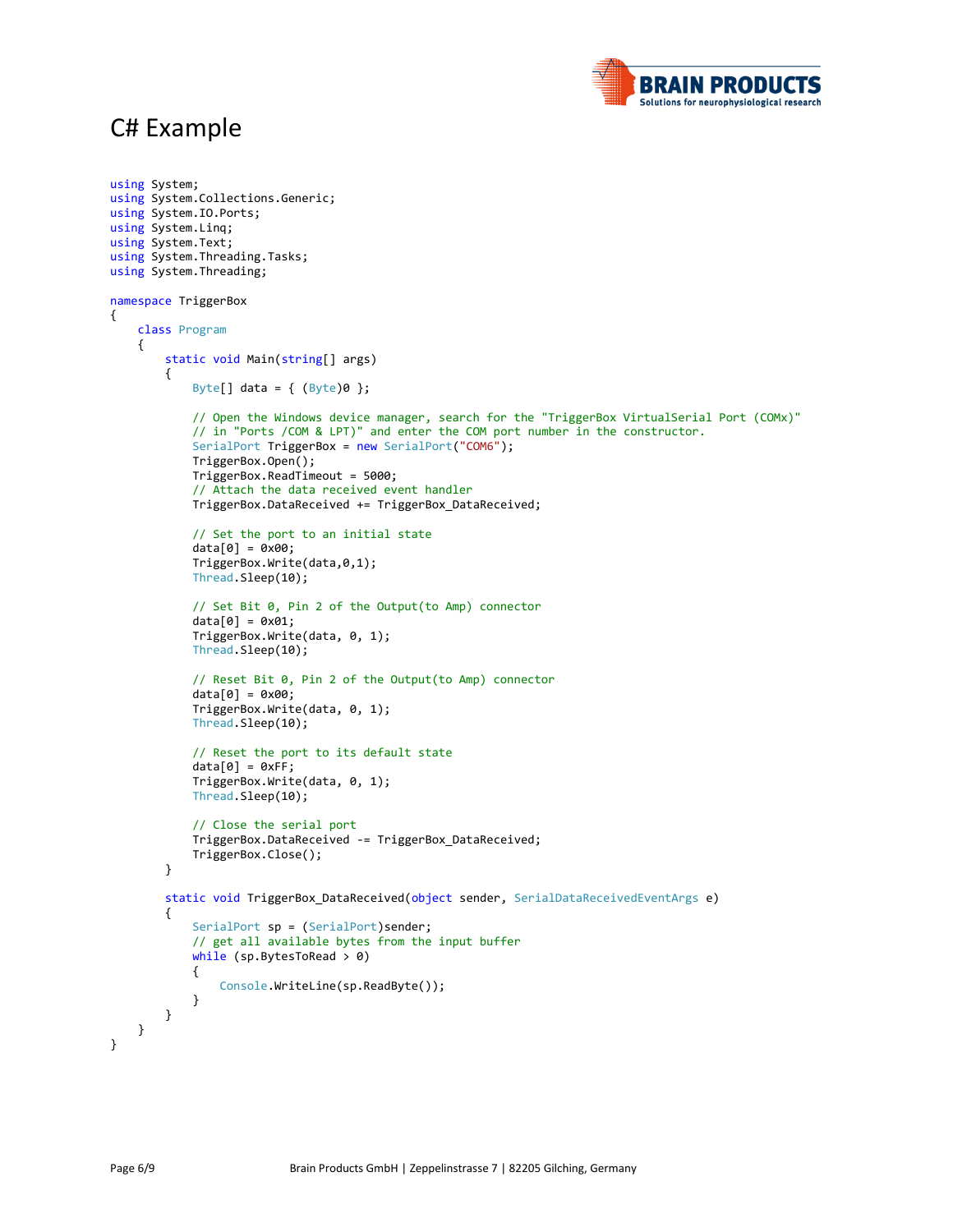

#### MATLAB® Example

%%% Sample code to write to and read from TriggerBox from Brain Products GmbH %%% Important note: Make sure the toggle switches on the TriggerBox %%% are set to 'PCx' (and NOT 'Inx'; x=BitNo) for all used bits %%% i.e. if e.g. only bits 0 to 3 are used, switches 0 to 3 need to be set %%% Further information: See Matlab Help "Getting Started with Serial I/O" % !!! Important Note: When using virtual serial ports % !!! remember to restart MATLAB, once you plug in the TriggerBox, % !!! for the new port to show up in MATLAB. % !!! This is to allow the underlying serial API to update the list % !!! of available serial ports. %%%%%%%%%%%%%%%%%%%%%%%%%%%%%%%%%%%%%%%%%%%% %%% START of sample code %%% %%%%%%%%%%%%%%%%%%%%%%%%%%%%%%%%%%%%%%%%%%%% % To construct the right serial port object, % open the Windows device manager and search for the "TriggerBox VirtualSerial Port (COMx)" % in section "Ports (COM & LPT)" and adjust/enter the COM port number x in the following constructor SerialPortObj=serial('COM4', 'TimeOut', 1); % in this example x=4 SerialPortObj.BytesAvailableFcnMode='byte'; SerialPortObj.BytesAvailableFcnCount=1; SerialPortObj.BytesAvailableFcn=@ReadCallback; % To connect the serial port object with serial port hardware fopen(SerialPortObj); % Set the port to zero state 0 fwrite(SerialPortObj, 0,'sync'); pause(0.01); % Set Bit 0 (Pin 2 of the Output(to Amp) connector) fwrite(SerialPortObj, 1,'sync'); pause(0.01); % Reset the port to zero state 0 fwrite(SerialPortObj, 0,'sync'); pause(0.01); % Reset the port (i.e. bit 0 to 7) to its resting state 255 fwrite(SerialPortObj, 255,'sync'); pause(0.01); % Then disconnect/close the serial port object from the serial port fclose(SerialPortObj); % Remove the serial port object from memory delete(SerialPortObj); % Remove the serial port object from the MATLAB® workspace clear SerialPortObj; % Read callback function function ReadCallback(src, event) %disp(event.Type);  $if(src.BytesAvailable > 0)$  disp(fread(src, src.BytesAvailable)); end end %%%%%%%%%%%%%%%%%%%%%%%%%%%%%%%%%%%%%%%%%%%% %%% END of sample code %%% %%%%%%%%%%%%%%%%%%%%%%%%%%%%%%%%%%%%%%%%%%%%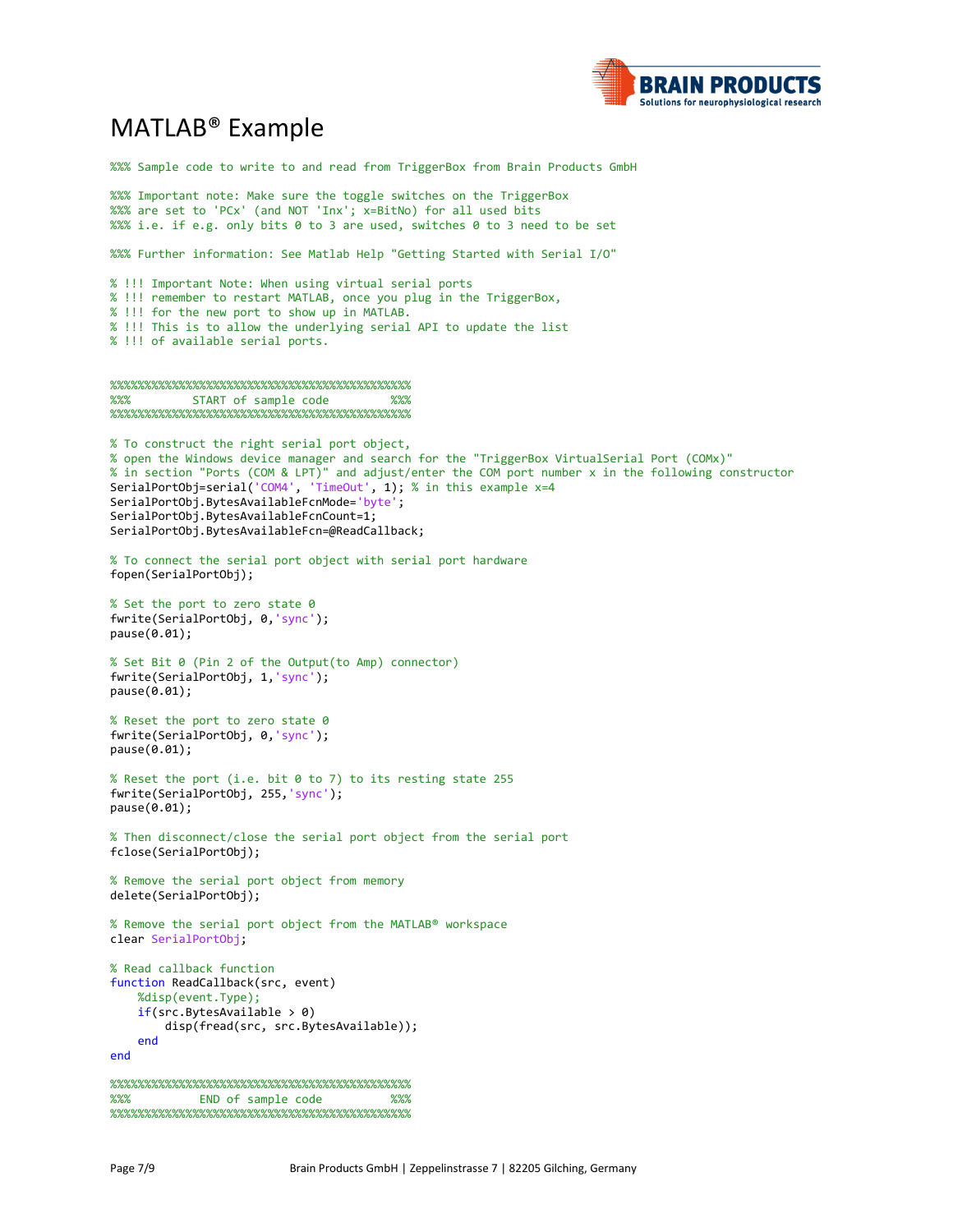

#### MATLAB® Psychophysics Toolbox Example

%%% Sample code to write to and read from TriggerBox from Brain Products GmbH %%% using the Psychophysics Toolbox functions %%% Important note: Make sure the toggle switches on the TriggerBox %%% are set to 'PCx' (and NOT 'Inx'; x=BitNo) for all used bits %%% i.e. if e.g. only bits 0 to 3 are used, switches 0 to 3 need to be set %%% Further information: See http://docs.psychtoolbox.org/IOPort % !!! Important Note: When using virtual serial ports % !!! remember to restart MATLAB, once you plug in the TriggerBox, % !!! for the new port to show up in MATLAB. % !!! This is to allow the underlying serial API to update the list % !!! of available serial ports. %%%%%%%%%%%%%%%%%%%%%%%%%%%%%%%%%%%%%%%%%%%% START of sample code %%%%%%%%%%%%%%%%%%%%%%%%%%%%%%%%%%%%%%%%%%%% % To construct and open the right serial port object, % open the Windows device manager and search for the "TriggerBox VirtualSerial Port (COMx)" % in section "Ports (COM & LPT)" and adjust/enter the COM port number x in the following constructor TB = IOPort('OpenSerialPort', 'COM6'); % in this example x=6 % Read data from the TriggerBox Available = IOPort('BytesAvailable', TB);  $if(Available > 0)$  disp(IOPort('Read', TB, 0, Available)); end % Set the port to zero state 0 IOPort('Write', TB, uint8(0), 0); pause(0.01); % Read data from the TriggerBox Available = IOPort('BytesAvailable', TB);  $if(Available > 0)$ disp(IOPort('Read', TB, 0, Available)); end % Set Bit 0 (Pin 2 of the Output(to Amp) connector) IOPort('Write', TB, uint8(1), 0); pause(0.01); % Read data from the TriggerBox Available = IOPort('BytesAvailable', TB);  $if(Available > 0)$  disp(IOPort('Read', TB, 0, Available)); end % Reset the port to zero state 0 IOPort('Write', TB, uint8(0), 0); pause(0.01); % Read data from the TriggerBox Available = IOPort('BytesAvailable', TB);  $if(Available > 0)$  disp(IOPort('Read', TB, 0, Available)); end % Reset the port (i.e. bit 0 to 7) to its resting state 255 IOPort('Write', TB, uint8(255), 0); pause(0.01); % Read data from the TriggerBox Available = IOPort('BytesAvailable', TB);  $if(Available > 0)$  disp(IOPort('Read', TB, 0, Available)); end % Then disconnect/close the serial port object from the serial port IOPort('Close', TB);